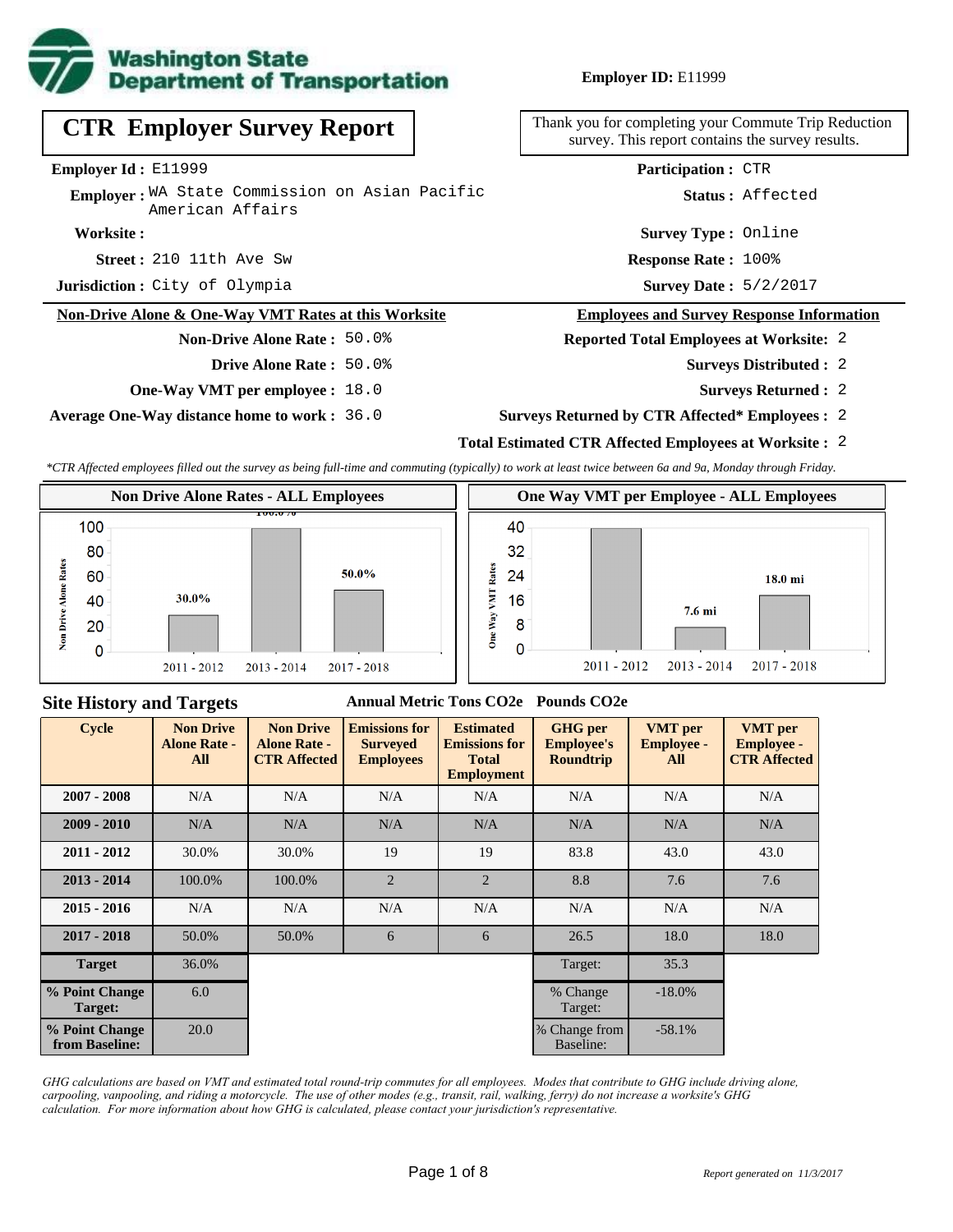

## **Commute Trips By Mode - All Employees**

**Q.4: Last week, what type of transportation did you use each day to commute TO your usual work location? (Mode used for the longest distance.)**



*\* Motorcycle-1 is now included in Drive Alone and Motorcycle-2 is included in Carpool. Information about these trips is still available by request.*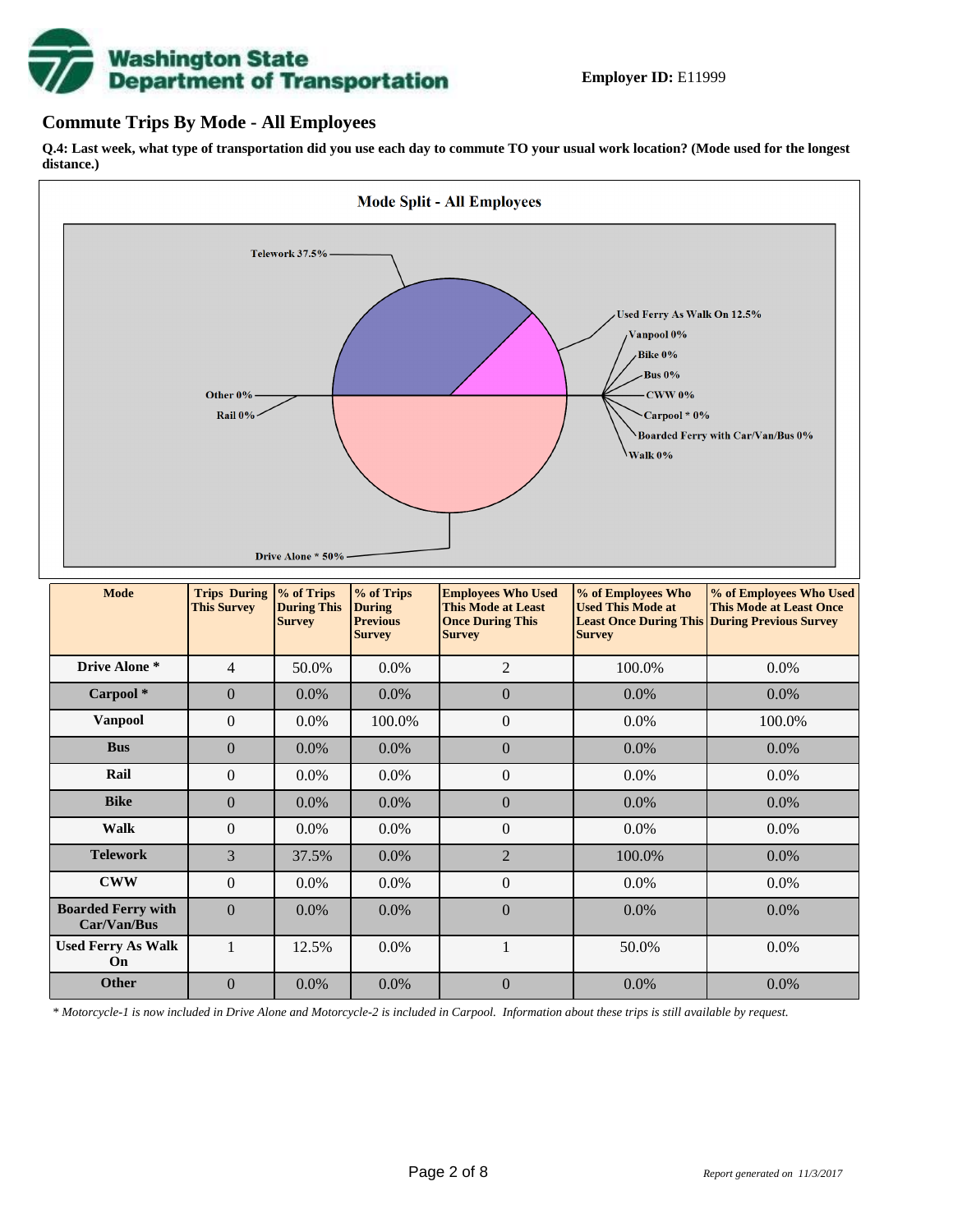

## **Commute Trips By Mode - Affected Employees**

**Q.4: Last week, what type of transportation did you use each day to commute TO your usual work location? (Mode used for the longest distance.)**



*\* Motorcycle-1 is now included in Drive Alone and Motorcycle-2 is included in Carpool. Information about these trips is still available by request.*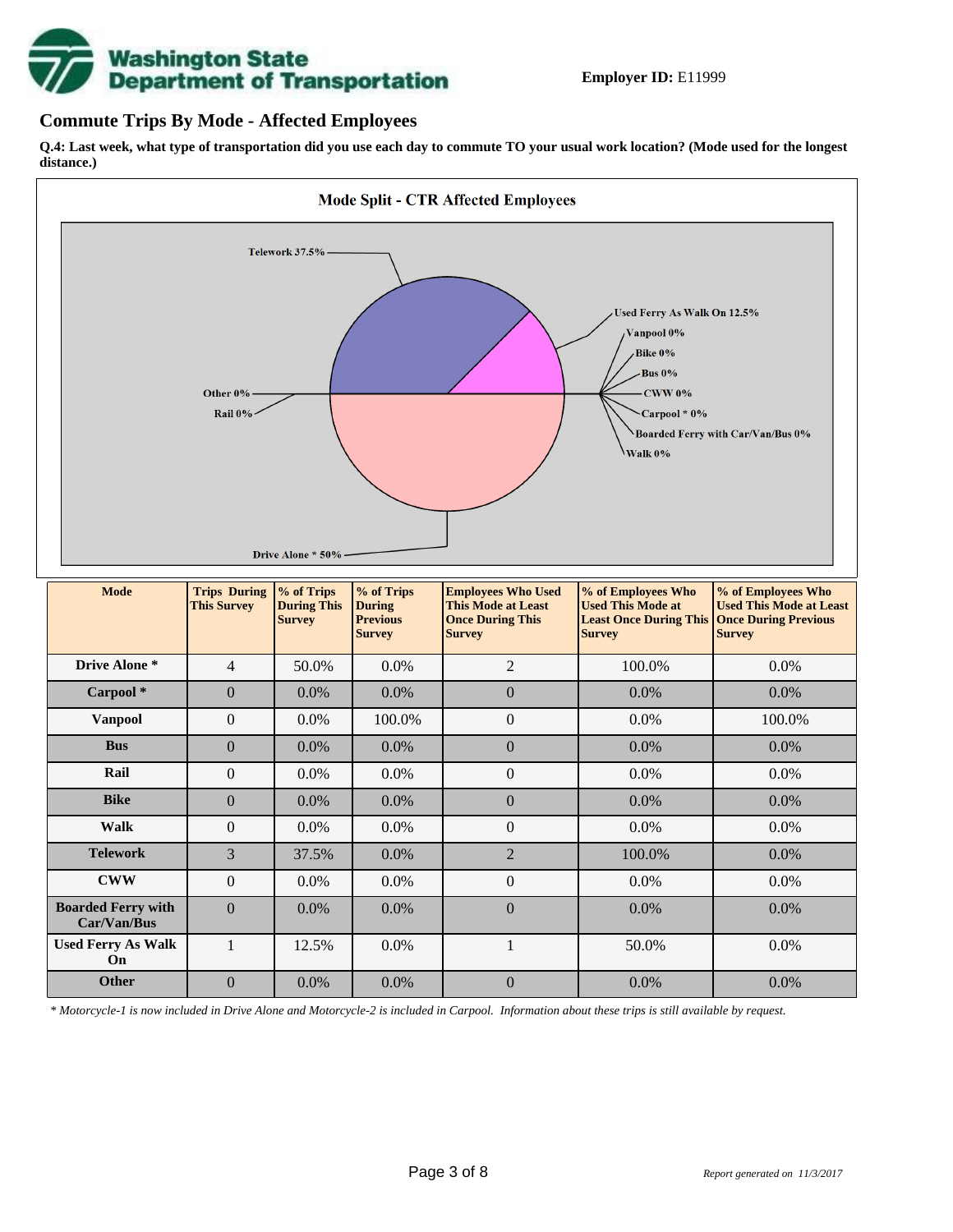

# **Alternative Modes - Number of Employees Who Used a Non-Drive Alone Mode:**

| <b>Non-Drive Alone</b><br><b>Number Of Days</b> | Exactly this $# of$<br><b>Employees</b> | <b>Exactly this % of</b><br><b>Employees</b> | At least # of<br><b>Employees</b> | At least % of<br>employees |
|-------------------------------------------------|-----------------------------------------|----------------------------------------------|-----------------------------------|----------------------------|
| 0 Day                                           | $\theta$                                | 0%                                           | $\overline{c}$                    | 100%                       |
| 1 Days                                          |                                         | 50%                                          | $\mathfrak{D}$                    | 100%                       |
| 2 Days                                          | 0                                       | 0%                                           |                                   | 50%                        |
| 3 Days                                          |                                         | 50%                                          |                                   | 50%                        |
| 4 Days                                          | $\theta$                                | 0%                                           | $\Omega$                          | 0%                         |
| 5 Days                                          | $\overline{0}$                          | 0%                                           | $\theta$                          | 0%                         |
| <b>6 or More Days</b>                           | $\theta$                                | 0%                                           | $\Omega$                          | 0%                         |

## **Count by Occupancy of Carpools and Vanpools**

**Q.4 If you used a carpool or vanpool as part of your commute, how many people (age 16 or older) are usually in the vehicle?**

| <b>Ridesharing Occupancy</b> | <b>Mode</b> | <b>Response Count</b> |
|------------------------------|-------------|-----------------------|
| $2*$                         | Carpool     | 0                     |
| 3                            | Carpool     | $\overline{0}$        |
| 4                            | Carpool     | $\boldsymbol{0}$      |
| 5                            | Carpool     | $\boldsymbol{0}$      |
| >5                           | Carpool     | $\overline{0}$        |
| $<$ 5                        | Vanpool     | $\overline{0}$        |
| 5                            | Vanpool     | $\overline{0}$        |
| 6                            | Vanpool     | $\boldsymbol{0}$      |
| 7                            | Vanpool     | $\overline{0}$        |
| 8                            | Vanpool     | $\boldsymbol{0}$      |
| 9                            | Vanpool     | $\overline{0}$        |
| 10                           | Vanpool     | $\overline{0}$        |
| 11                           | Vanpool     | $\boldsymbol{0}$      |
| 12                           | Vanpool     | $\boldsymbol{0}$      |
| 13                           | Vanpool     | $\boldsymbol{0}$      |
| 14                           | Vanpool     | $\overline{0}$        |
| >14                          | Vanpool     | $\boldsymbol{0}$      |

\* Motorcycle-2 counted with Carpool-2 for this table.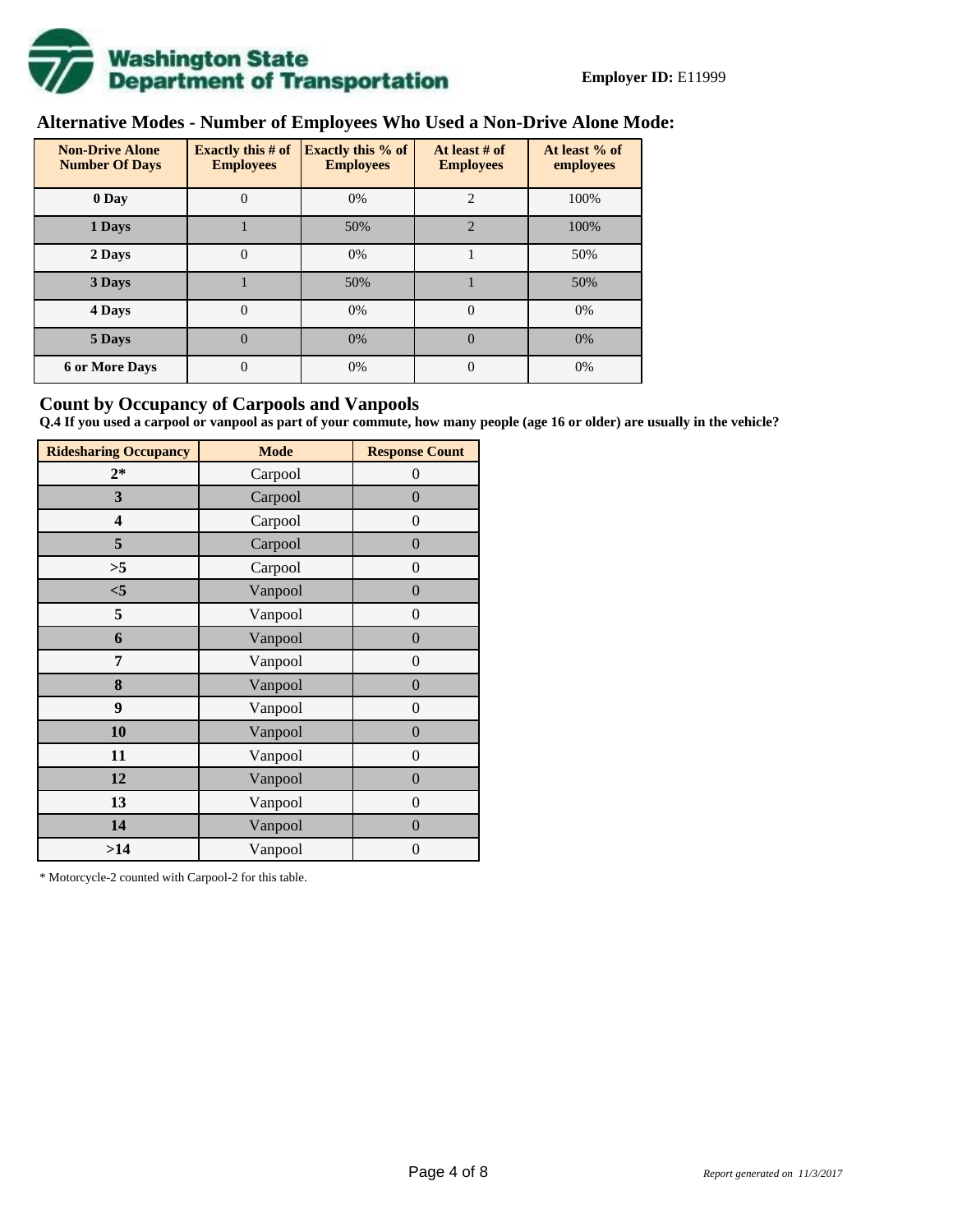

## **Reported Work Schedule - All Employees**

**Q.8 Which of the following best describes your work schedule?**

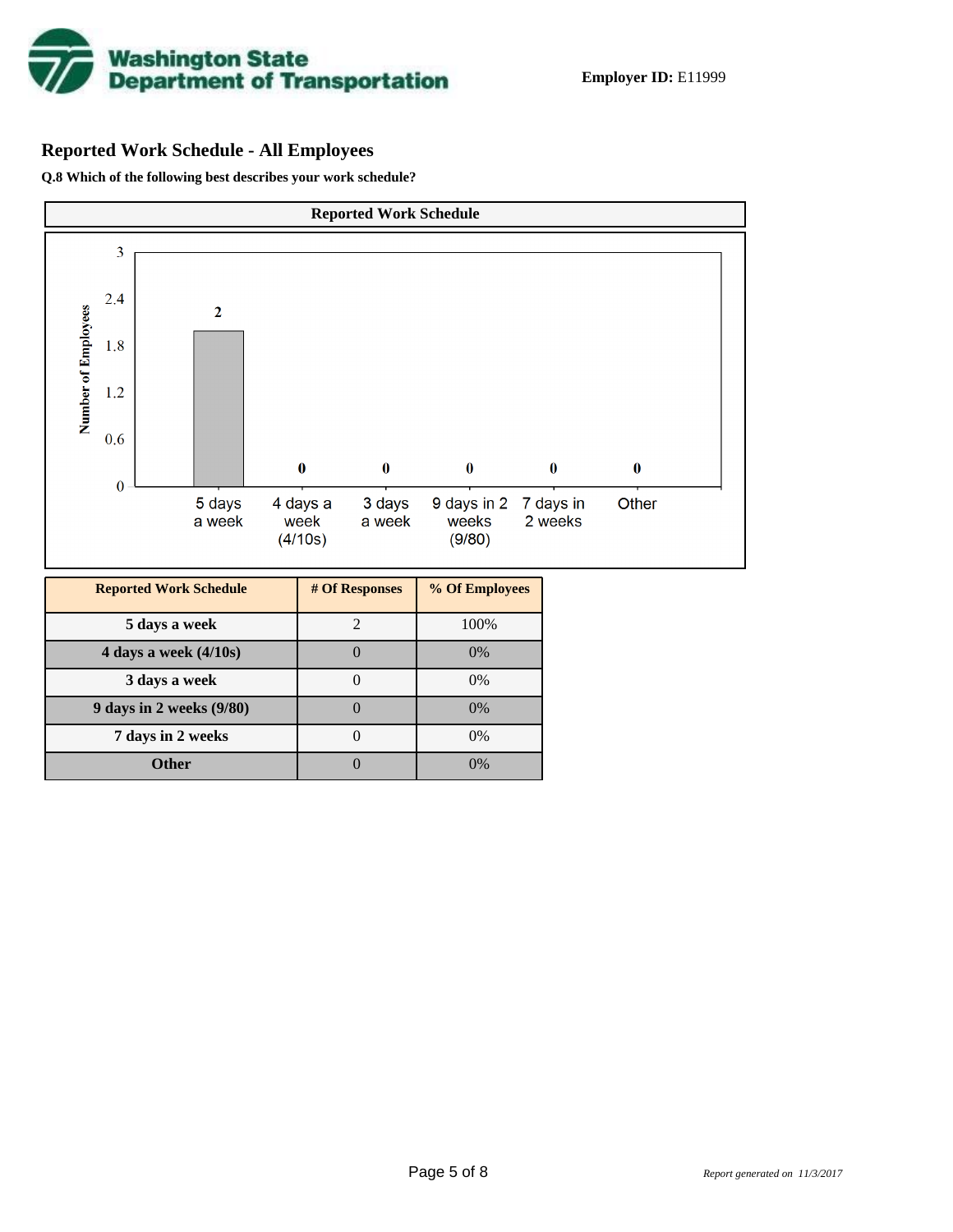

## **Parking and Telework**

**Q.9: On the most recent day that you drove alone to work, did you pay to park? (Mark "yes" if you paid that day, if you prepaid, if you are billed later, or if the cost of parking is deducted from your paycheck.)**



**Q.10: How many days do you typically telework?**

| <b>Telework Frequency</b>           | # of Responses | % of Responses |
|-------------------------------------|----------------|----------------|
| No Answer/Blank                     |                | $0.0\%$        |
| I don't telework                    |                | $0.0\%$        |
| Occasionally, on an as-needed basis |                | 50.0%          |
| 1-2 days/month                      |                | $0.0\%$        |
| $1 \text{ day/week}$                |                | $0.0\%$        |
| 2 days/week                         |                | 50.0%          |
| 3 days/week                         |                | $0.0\%$        |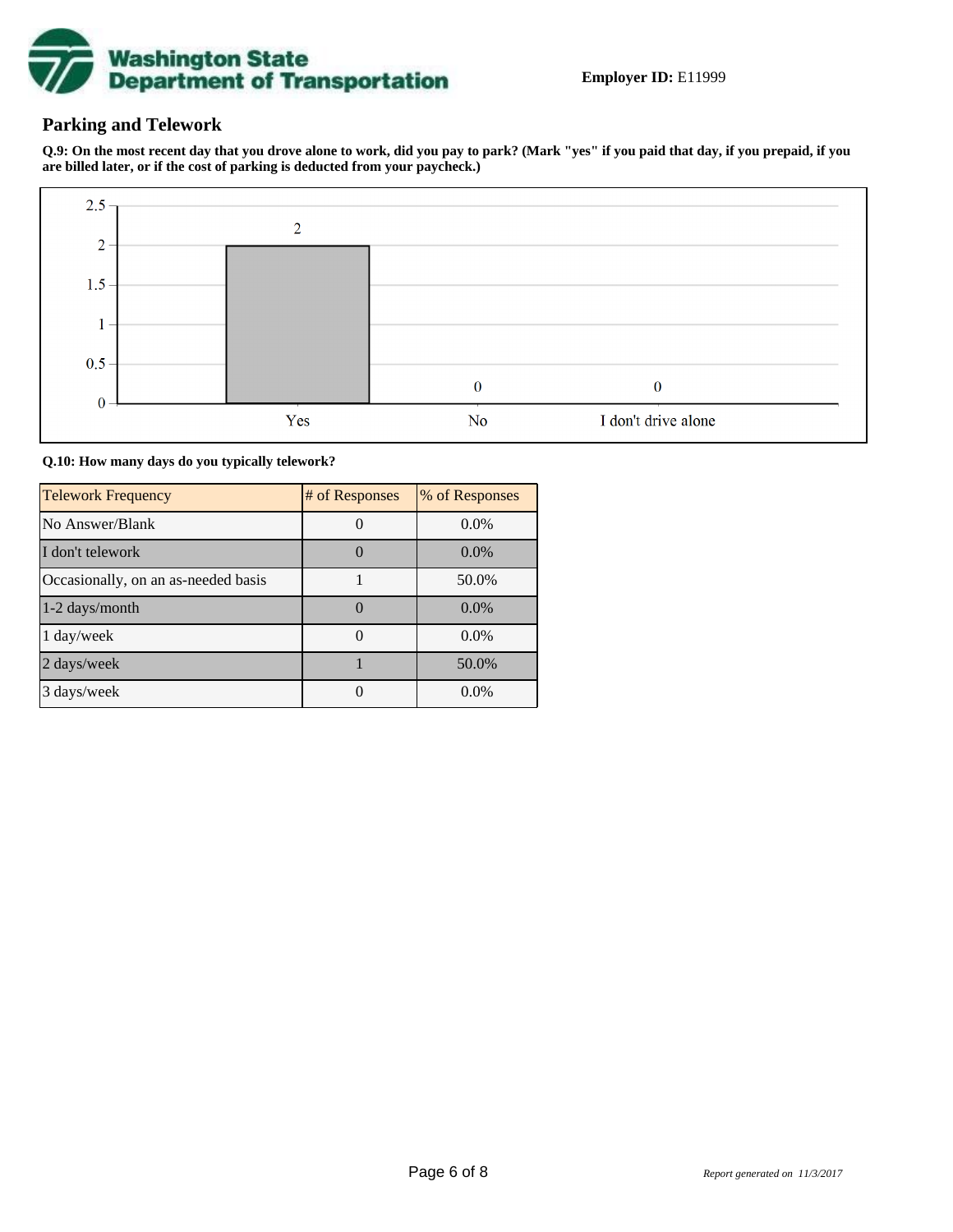

## **Reasons for driving alone to work/not driving alone to work**

**Q11. When you do not drive alone to work, what are the three most important reasons?**

| <b>Question Text</b>                                           | # of Responses | % of Responses |
|----------------------------------------------------------------|----------------|----------------|
| Personal health or well-being                                  | $\overline{2}$ | 33.3%          |
| I have the option of teleworking                               | $\mathfrak{D}$ | 33.3%          |
| Environmental and community benefits                           | $\mathfrak{D}$ | 33.3%          |
| Financial incentives for carpooling, bicycling or walking.     | $\Omega$       | $0.0\%$        |
| Free or subsidized bus, train, vanpool pass or fare benefit    | $\Omega$       | $0.0\%$        |
| Cost of parking or lack of parking                             | $\Omega$       | $0.0\%$        |
| To save money                                                  | $\Omega$       | $0.0\%$        |
| To save time using the HOV lane                                | $\Omega$       | $0.0\%$        |
| Driving myself is not an option                                | $\Omega$       | $0.0\%$        |
| Emergency ride home is provided                                | $\Omega$       | $0.0\%$        |
| I receive a financial incentive for giving up my parking space | $\Omega$       | $0.0\%$        |
| Preferred/reserved carpool/vanpool parking is provided         | $\Omega$       | $0.0\%$        |
| Other                                                          | $\theta$       | 0.0%           |

#### **Q12. When you drive alone to work, what are the three most important reasons?**

| <b>Question Text</b>                                      | # of Responses | % of Responses |  |
|-----------------------------------------------------------|----------------|----------------|--|
| Riding the bus or train is inconvenient or takes too long | $\overline{2}$ | 33.3%          |  |
| My job requires me to use my car for work                 | $\overline{2}$ | 33.3%          |  |
| I like the convenience of having my car                   |                | 16.7%          |  |
| Bicycling or walking isn't safe                           |                | 16.7%          |  |
| I need more information on alternative modes              | $\Omega$       | $0.0\%$        |  |
| My commute distance is too short                          | $\Omega$       | $0.0\%$        |  |
| Family care or similar obligations                        | $\theta$       | $0.0\%$        |  |
| There isn't any secure or covered bicycle parking         | $\Omega$       | $0.0\%$        |  |
| Other                                                     | $\Omega$       | $0.0\%$        |  |